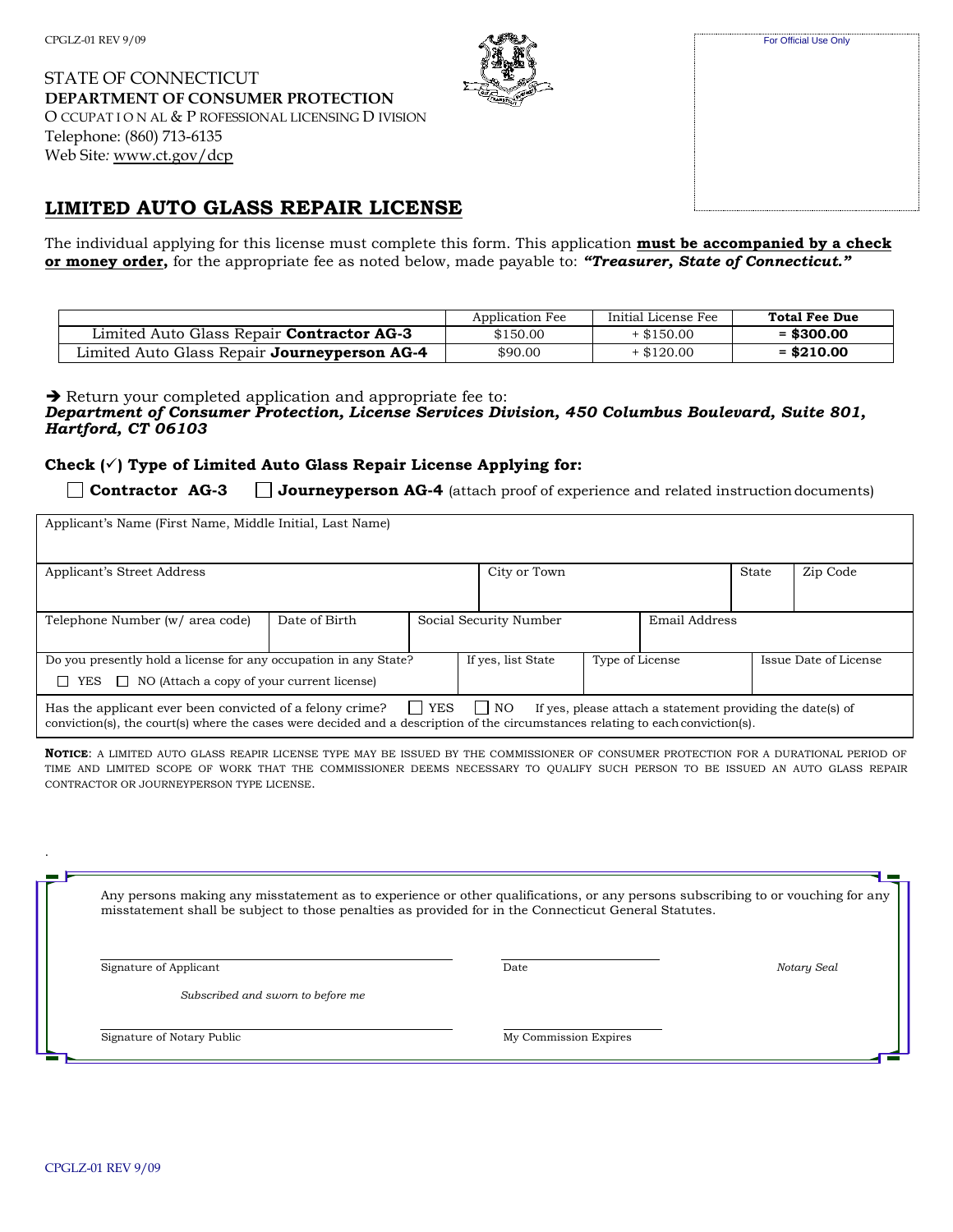| JOB RELATED TRAINING COURSES                       |                              |                                  |
|----------------------------------------------------|------------------------------|----------------------------------|
| <b>COURSE</b><br><b>NUMBER</b>                     | <b>COURSE</b><br><b>NAME</b> | <b>COMPLETION</b><br><b>DATE</b> |
|                                                    |                              |                                  |
|                                                    |                              |                                  |
|                                                    |                              |                                  |
|                                                    |                              |                                  |
|                                                    |                              |                                  |
|                                                    |                              |                                  |
|                                                    |                              |                                  |
|                                                    |                              |                                  |
|                                                    |                              |                                  |
|                                                    |                              |                                  |
|                                                    |                              |                                  |
|                                                    |                              |                                  |
| On the Job Training with an Experienced Technician | <b>Hours</b>                 |                                  |

| <b>Request for Limited Auto Glass Repair License</b>                                                                                                                                                                                                                                                                                                                                                                                     |  |  |  |  |  |
|------------------------------------------------------------------------------------------------------------------------------------------------------------------------------------------------------------------------------------------------------------------------------------------------------------------------------------------------------------------------------------------------------------------------------------------|--|--|--|--|--|
|                                                                                                                                                                                                                                                                                                                                                                                                                                          |  |  |  |  |  |
|                                                                                                                                                                                                                                                                                                                                                                                                                                          |  |  |  |  |  |
| has received appropriate training and has satisfactorily obtained the knowledge and skill level required for their<br>job functions. This technician has demonstrated the ability to perform the work assigned proficiently and safely.<br>As the immediate supervisor, I feel fully confident in this technician's ability to work under normal supervision,<br>and therefore request approval for a Limited Auto Glass Repair License. |  |  |  |  |  |
|                                                                                                                                                                                                                                                                                                                                                                                                                                          |  |  |  |  |  |
| Company Name <b>Example 2018</b> Name and Second Second Second Second Second Second Second Second Second Second Second Second Second Second Second Second Second Second Second Second Second Second Second Second Second Second Sec                                                                                                                                                                                                      |  |  |  |  |  |
|                                                                                                                                                                                                                                                                                                                                                                                                                                          |  |  |  |  |  |
|                                                                                                                                                                                                                                                                                                                                                                                                                                          |  |  |  |  |  |